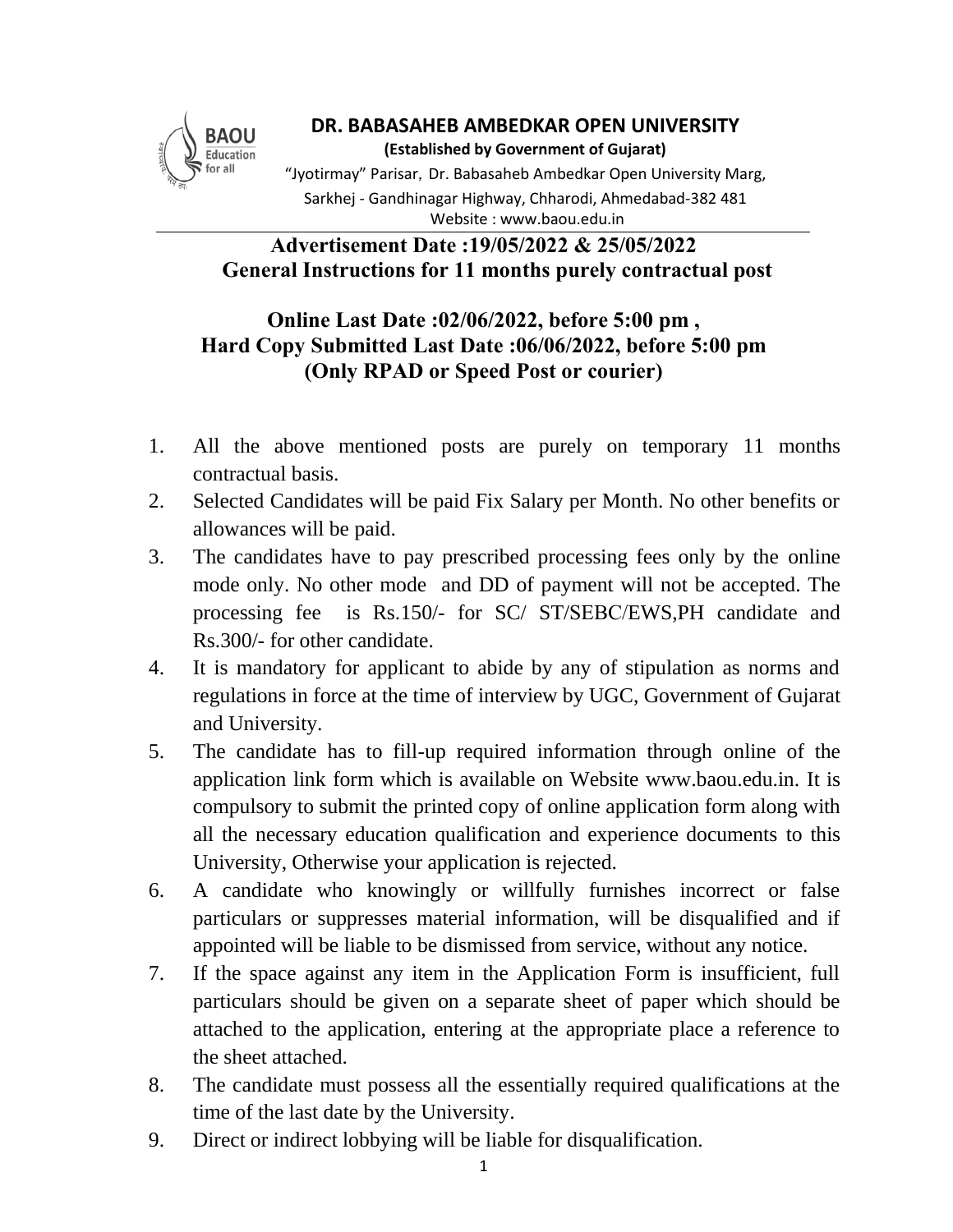- 10. No application after last date will be considered.
- 11. The University reserves the right to short-list the candidates on the meritbased/aptitude test/written test criteria or any other method for the purpose of inviting the candidates for interview only. The decision of University with regard to the process of selection shall be final and binding on the candidate.
- 12. University reserves the right to adopt and practice appropriate method of evaluating the candidate during the course of the interview and it shall be binding upon the candidate.
- 13. Candidates, if invited for interviews, will have to come at their own expense.
- 14. The University reserves the right to fill or not to fill the post and also to make any amendments.
- 15. Candidates must enclose the self-attested copies of all mark sheets and passing Certificates of examinations i.e. Higher Secondary, Bachelor's Degree/Master's Degree/Doctorate etc. In the absence of the self-attested copies of Mark sheets/Certificates etc. application shall be considered as incomplete and such applicants may not be invited for interview.
- 16. All the certificates of the essential degree qualifications shall have to be from the institutions duly recognized.
- 17. While filling the details in the application form the candidate must state percentage of marks division/grade and the subject taken at various examinations where specialization of the subject must be mentioned.
- 18. If any dispute arises, the decision of the University shall be final. If there is any ambiguity and/or the matter requires any interpretation, the interpretation of the University shall be final.
- 19. Please write Application for the post of \_\_\_\_\_\_\_\_\_\_\_\_\_ on top of envelope.
- 20. A relaxation of the graduate and master's level for the candidates belonging to SC/ST/differently-abled category would be observed as per state government reservation policy.
- 21. Basic Skill and Knowledge of Computer is essential.
- 22. The candidate has to get oneself registered before 1 hour from schedule time of his/her interview respectively.
- 23. In case of any dispute, the decision of university shall be final and abiding to all.